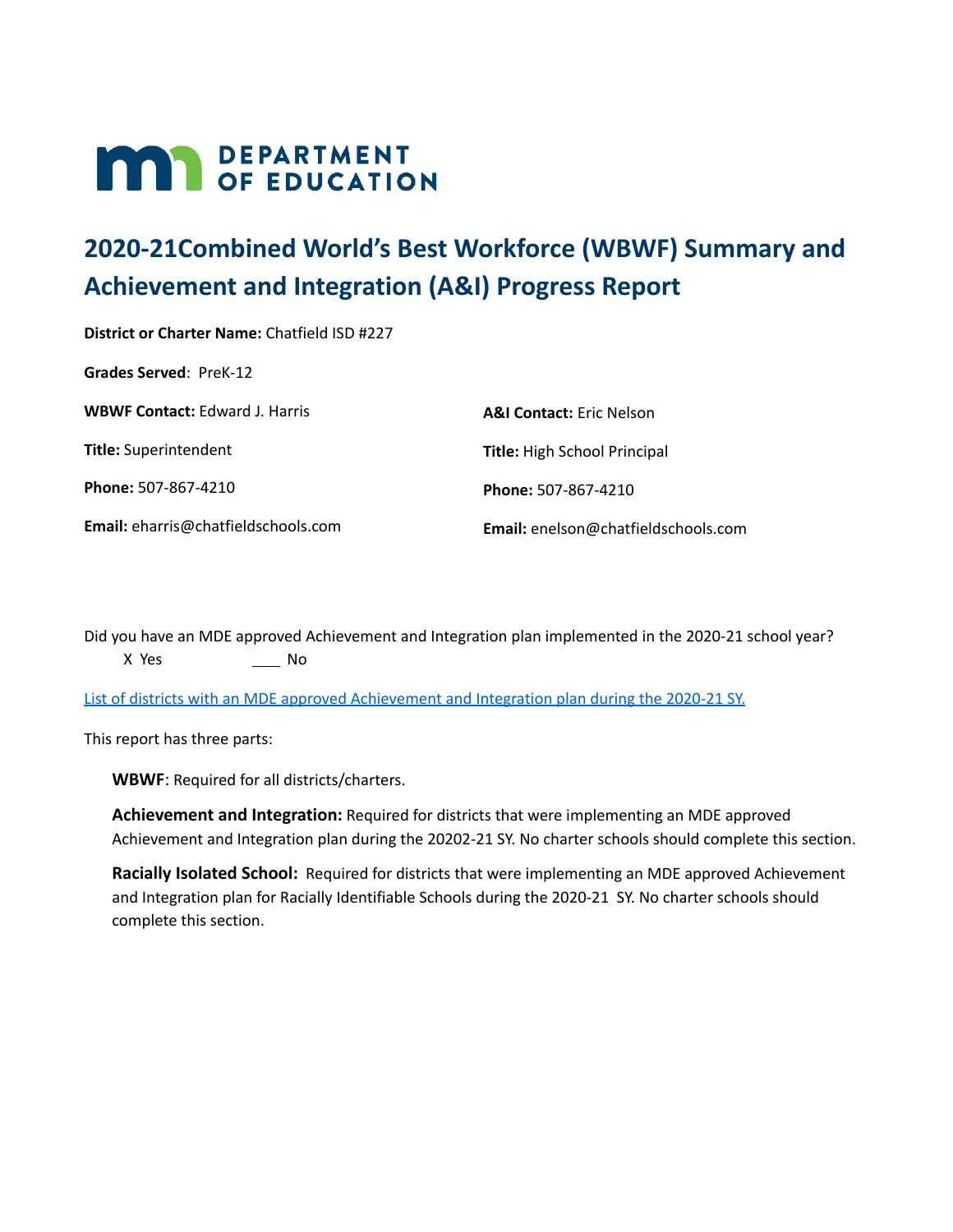## **World's Best Workforce**

## **Annual Report**

MDE understands this past school year (2020-2021) ended under unique circumstances due to the COVID-19 pandemic. Therefore, we are providing reporting options that reflect this disruption in your ability to appropriately report annual progress.

**WBWF Requirement**: For each school year, the school board must publish a report in the local newspaper, by mail or by electronic means on the district website.

**A&I Requirement**: Districts must post a copy of their A&I plan, a preliminary analysis on goal progress, and related data on student achievement on their website 30 days prior to the annual public meeting.

- Provide the direct website link to the district's WBWF annual report. If a link is not available, describe how the district disseminates the report to stakeholders.
- Provide the direct website link to the A&I materials.

## **Annual Public Meeting**

These annual public meetings were to be held in the fall of each school year. Report on this measure for the *2020-2021 school year.*

**WBWF Requirement**: School boards are to hold an annual public meeting to communicate plans for the upcoming school year based on a review of goals, outcomes and strategies from the previous year. Stakeholders should be meaningfully involved, and this meeting is to occur separately from a regularly scheduled school board meeting.

**A&I Requirement**: The public meeting for A&I is to be held at the same time as the WBWF annual public meeting.

● Provide the date of the school board annual public meeting to review progress on the WBWF plan and Achievement and Integration plan for the 2020-2021 school year.

## **District Advisory Committee**

The District Advisory Committee should be in place at the start of the school year. Report on your membership *list.*

**WBWF Requirement**: The district advisory committee must reflect the diversity of the district and its school sites. It must include teachers, parents, support staff, students, and other community residents. Parents and other community residents are to comprise at least two-thirds of advisory committee members, when possible. The district advisory committee makes recommendations to the school board.

Complete the list of your district advisory committee members for the 2020-2021 school year. Expand the table to include all committee members. Ensure roles are clear (teachers, parents, support staff, students, and other community residents).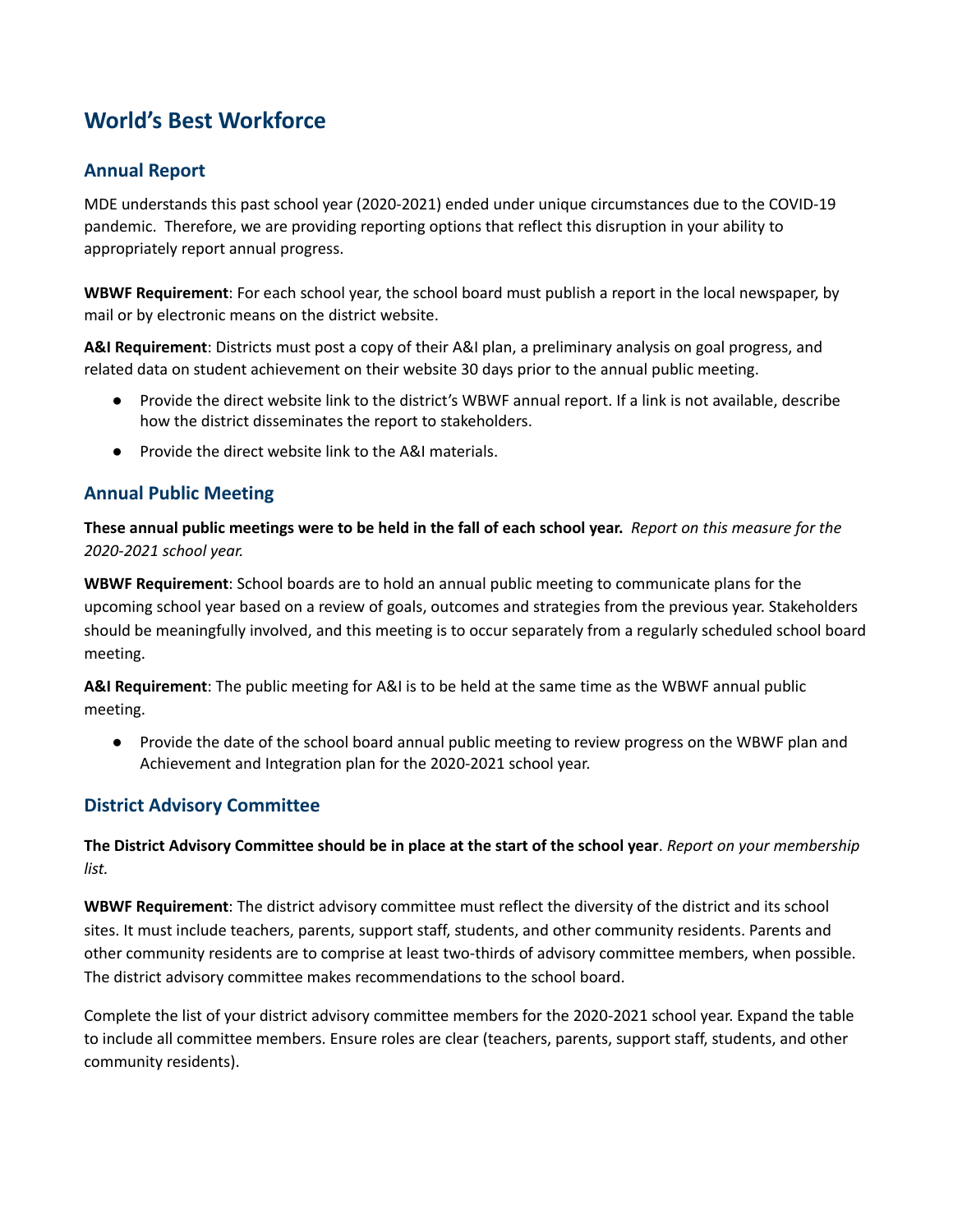| <b>District Advisory Committee</b><br><b>Members</b> | <b>Role in District</b>            | Are they part of the Achievement<br>and Integration leadership team?<br>(Mark X if Yes) |
|------------------------------------------------------|------------------------------------|-----------------------------------------------------------------------------------------|
| Lanny Isensee                                        | <b>School Board</b>                |                                                                                         |
| <b>Katie Priebe</b>                                  | <b>Parent/School Board</b>         |                                                                                         |
| <b>Josh Thompson</b>                                 | Parent/School Board                |                                                                                         |
| <b>Jill Harstad</b>                                  | <b>Parent/School Board</b>         |                                                                                         |
| <b>Matt McMahon</b>                                  | Parent/School Board                |                                                                                         |
| <b>Tom Keefe</b>                                     | <b>School Board</b>                |                                                                                         |
| <b>Eric Nelson</b>                                   | <b>High School Principal</b>       | X                                                                                       |
| <b>Shane McBroom</b>                                 | <b>Parent/Elementary Principal</b> | X                                                                                       |
| <b>Ed Harris</b>                                     | Parent/Superintendent              |                                                                                         |
| <b>Sara Duxbury</b>                                  | <b>High School Counselor</b>       | X                                                                                       |
| <b>Jay Harstad</b>                                   | <b>Teacher</b>                     | X                                                                                       |
| <b>Mary Allen</b>                                    | <b>Community Member</b>            |                                                                                         |
| Lorri Lowrey                                         | <b>Support Staff</b>               |                                                                                         |
| Abbi Gillespie                                       | <b>Student</b>                     |                                                                                         |
| Ann Borgen                                           | <b>Student</b>                     |                                                                                         |
|                                                      |                                    |                                                                                         |

## **Equitable Access to Excellent and Diverse Educators**

Staffing should be in place by the start of the 2020-2021 school year. Report on your equitable access to excellent *and diverse educators for the start of the 2020-2021 school year.*

**WBWF Requirement:** WBWF requires districts and charters to have a process in place to ensure students from low income families, students of color, and American Indian students are not taught at disproportionate rates by inexperienced, out-of-field, and ineffective teachers. The legislation also requires that districts have strategies to increase access to teachers who reflect the racial and ethnic diversity of students.

While districts/charters may have their own local definitions, please note the definitions developed by Minnesota stakeholders during the Every Student Succeeds Act (ESSA) state plan development process:

- An **ineffective teacher** is defined as a teacher who is not meeting professional teaching standards, as defined in local teacher development and evaluation (TDE) systems.
- An **inexperienced teacher** is defined as a licensed teacher who has taught for three or fewer years.
- An **out-of-field teacher** is defined as a licensed teacher who is providing instruction in an area which he or she is not licensed.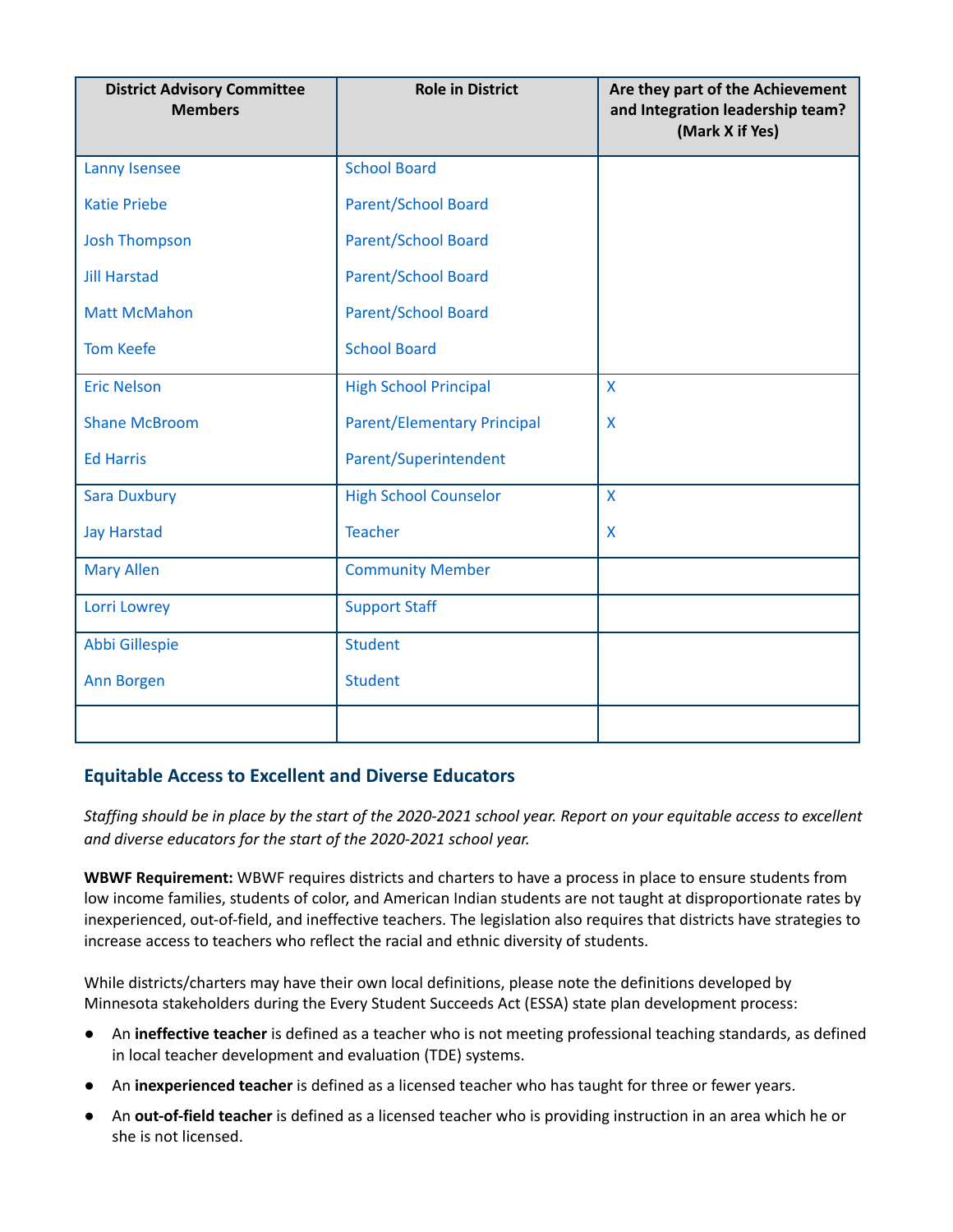The term "equitable access gap" refers to the difference between the rate(s) at which students from low-income families, students of color, and American Indian students are taught by inexperienced, out-of-field, or ineffective teachers and the rate at which other students are taught by the same teacher types. This is not to be confused with the "achievement gap" (how groups of students perform academically); rather, "equitable access gap" is about which student groups have privileged or limited access to experienced, in-field, and effective teachers.

Districts/charters are encouraged to monitor the distribution of teachers and identify equitable access gaps between and within schools, but they may also make comparisons to the state averages or to similar schools. It is important to note that some of the most significant equitable access gaps occur at the school and classroom level.

Districts/charters may also use other indicators of "effectiveness" such as teachers receiving stronger evaluations overall, teachers with strengths in particular dimensions of practice (e.g., culturally responsive practices), teachers certified by the National Board for Professional Teaching Standards, or teachers with demonstrated student growth and achievement results.

## **Respond to the questions below.**

- Describe your process for ensuring students of color, American Indian students and students from low income families have equitable access to experienced, in-field, and effective teachers.
	- o How did the district examine equitable access data? What data did you look at? How frequently do you review the data?
	- o Who was included in conversations to review equitable access data?

## **Limit response to 200 words.**

## Type response here.

Prior to each school year, principals, counselors, and teacher leaders evaluate NWEA MAP and MCA data to determine remedial and enrichment needs of K-12 students. Based upon this data, groups of students are identified and scheduled into programs such as ADSIS (K-6), ALEKS Math (7-12), Reading Enrichment (7-12), Flex Time Support (7-12), FOCUS ALP (7-12) and CIS courses (10-12). Specialized teachers are chosen and assigned to these programs to ensure congruence between student need and teacher skill sets. Students may be placed or exited thereafter depending upon their academic abilities/progress. Our district is not large enough nor diverse enough for equitable access concerns to develop regarding teacher assignments/access. All staff are effective and in-field. There are no identifiable gaps related to equitable access for low income, students of color, or American Indian students.

- o What strategies has the district initiated to improve student equitable access to experienced, in-field, and effective teachers? We have no access equity issues such as this.
- o What goal(s) do you have to reduce and eventually eliminate equitable access gaps? NA

WBWF also requires districts and charters to examine student access to licensed teachers who reflect the racial and ethnic diversity of students. A growing body of research has demonstrated that all students benefit when they are taught by racially and ethnically diverse staff throughout their career, and students of color and indigenous students benefit even more. Consequently, working to increase teacher racial diversity is beneficial to all schools.

- Describe your efforts to increase the racial and ethnic diversity of teachers in your district.
	- o Which racial and ethnic student groups are present in your district that are not yet represented in your licensed teacher staff? All but white/Caucasian. How many additional teachers of color and American Indian teachers would you need in order to reflect your student population? 1-2.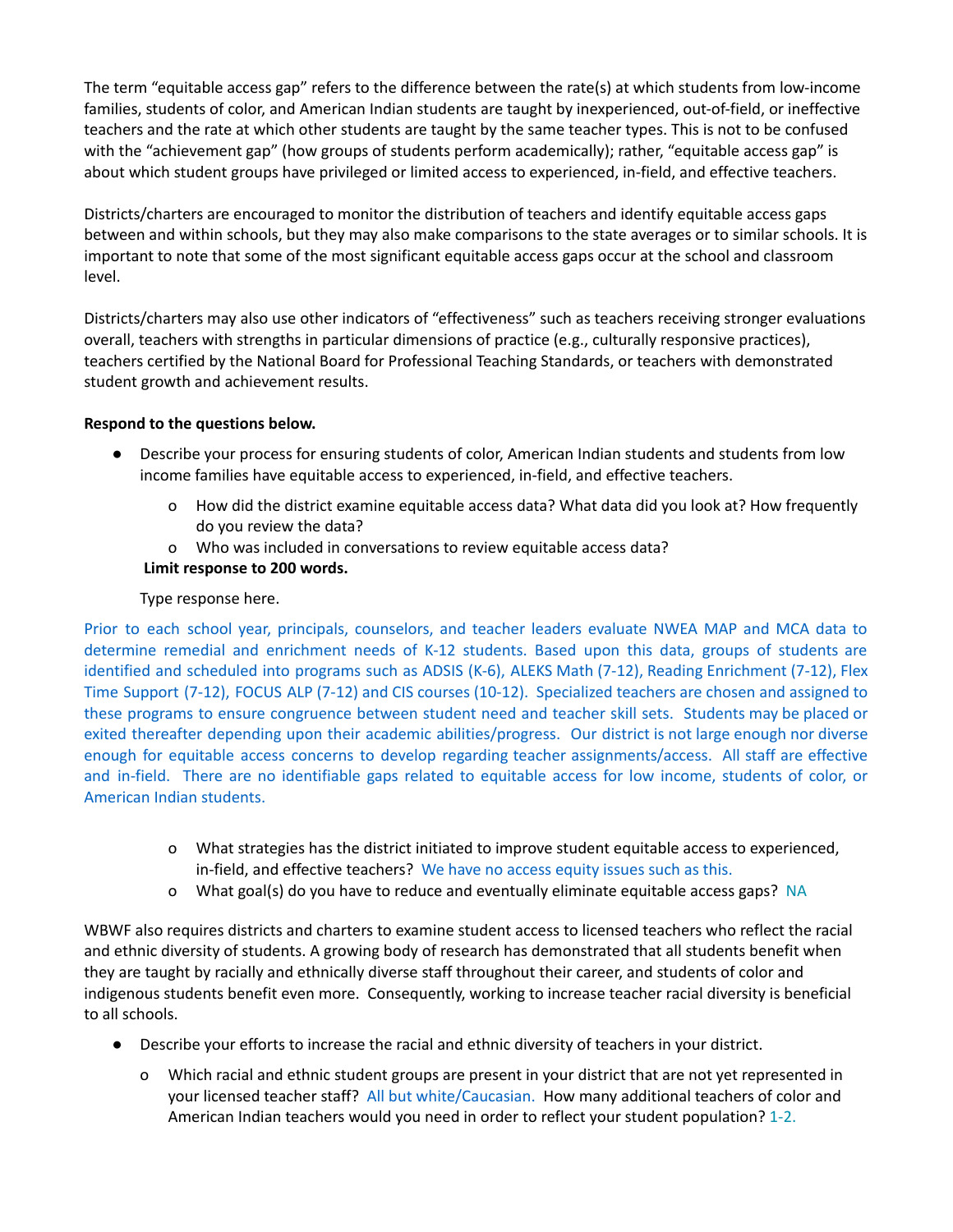#### **Limit response to 200 words.**

We are an equal opportunity employer and post for positions several times per year. Diversity among applicants is very low which is reflective of our student population. Rural southeast MN school districts do not attract a diverse teacher candidate pool. In the past couple of years, the number of applicants for certain positions has declined dramatically. In recent years we have been fortunate to get one applicant for some positions. This is reflective of the statewide teacher shortage.

> o What strategies has the district initiated to increase and retain teachers of color and American Indian teachers in the district? What goal(s) are you pursuing?

## **Limit response to 200 words.**

Statewide advertisement of teaching positions.

## **Local Reporting of Teacher Equitable Access to Excellent and Diverse Educators Data**

Districts are required to publicly report data on an annual basis related to student equitable access to teachers, including data on access for low-income students, students of color, and American Indian students to experienced, in-field, and effective teachers *and* data on all student access to racially and ethnically diverse teachers.

For this 2020-2021 WBWF summary report submission, *please check the lines below* to confirm that your district publicly reported this data.

 $X$  District/charter publicly reports data on an annual basis related to equitable teacher distribution, including data on access for low-income students, students of color, and American Indian students to effective, experienced, and in-field teachers.

X District/charter publicly reports data on an annual basis related to student access to racially and ethnically diverse teachers.

## **Goals and Results**

SMART goals are: specific and strategic, measurable, attainable (yet rigorous), results-based and time-based. Districts may choose to use the data profiles provided by MDE in reporting goals and results or other locally determined measures.

## **All Students Ready for School**

| Goal                                                                   | Result                                                                  | <b>Goal Status</b>                                             |
|------------------------------------------------------------------------|-------------------------------------------------------------------------|----------------------------------------------------------------|
| Provide the established SMART                                          | Provide the result for the                                              | Check one of the following:                                    |
| goal for the 2020-2021 school year.                                    | 2020-2021 school year that<br>directly ties back to the                 | _ On Track (multi-year goal)<br>Not On Track (multi-year goal) |
| At the start of the 20-21 school<br>year, we would like 86% of our     | established goal.                                                       | Goal Met (one-year goal)<br>X Goal Not Met (one-year goal)     |
| incoming kindergarten students to<br>have attended a preschool course. | If unable to report a result because<br>of disruptions due to COVID-19, | _ Met All (multiple goals)                                     |
|                                                                        |                                                                         | Met Some (multiple goals)                                      |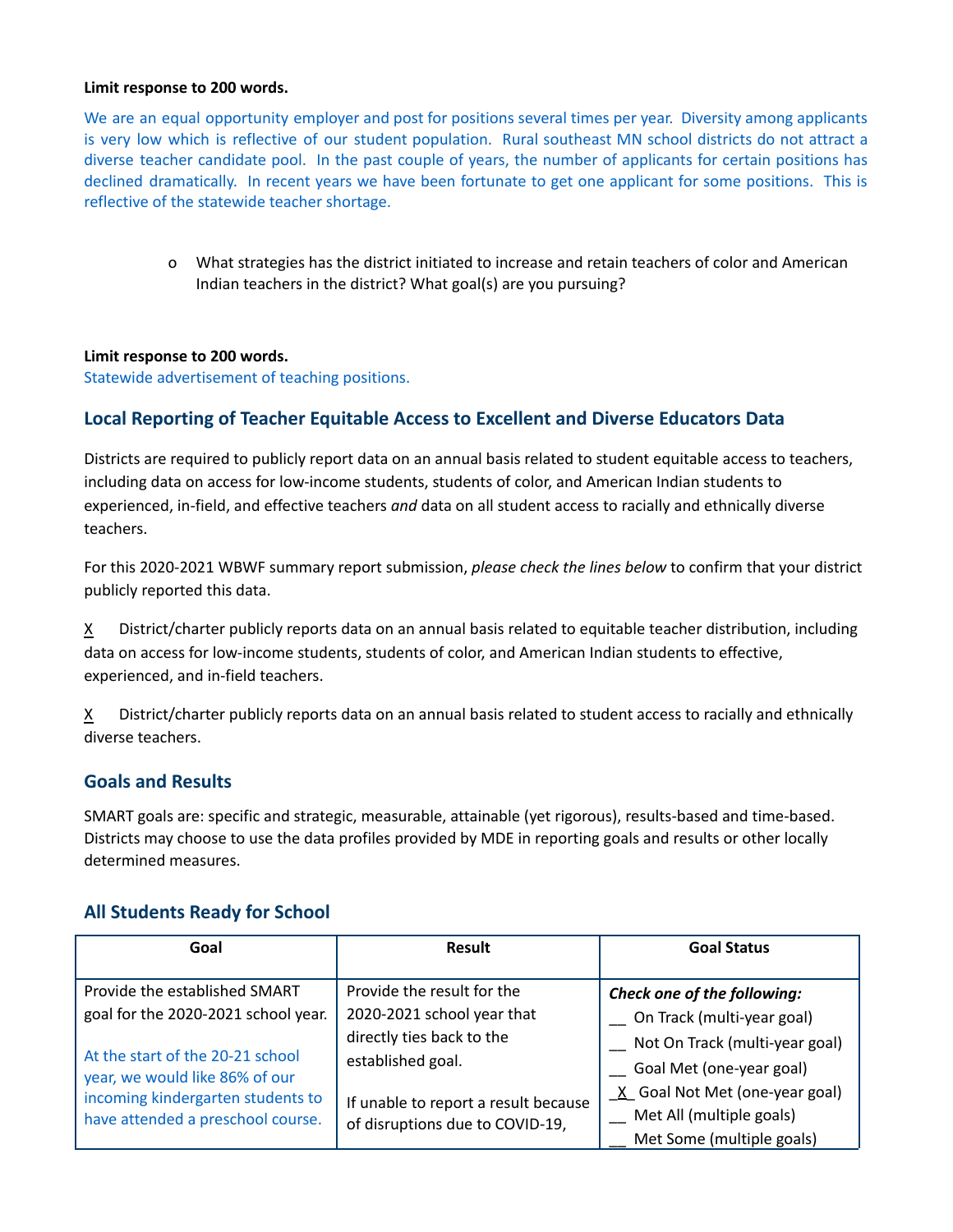| This would be a 2% improvement<br>over the previous year goal. | please respond, "Unable to<br>report."<br>At the start of the 20-21 school<br>year, we had 46/59 (78.%) enrolled<br>in kindergarten who had attended<br>preschool. | Met None (multiple goals)<br>District/charter does not enroll<br>students in kindergarten<br>Unable to report |
|----------------------------------------------------------------|--------------------------------------------------------------------------------------------------------------------------------------------------------------------|---------------------------------------------------------------------------------------------------------------|
|                                                                |                                                                                                                                                                    |                                                                                                               |

What data have you used to identify needs in this goal area? How is this data disaggregated by student groups?

The data used to identify needs in this goal area include the preschool enrollment figures compared to the kindergarten enrollment figures. The data is disaggregated based on those students that did not have any preschool experience as compared to those that did have preschool experience prior to entering kindergarten.

## What strategies are in place to support this goal area?

The strategies used to support this goal is to promote our preschool programming through our Community Education Early Childhood Family Education classes as well as publishing notices in the local newspapers, our school website, school email, and on our school Facebook page.

## **All Students in Third Grade Achieving Grade-Level Literacy**

| Goal                                                                                                                                                                                                                                                                                                                                 | <b>Result</b>                                                                                                                                                                                                                                                                                                                                                                                                        | <b>Goal Status</b>                                                                                                                                                                                                                                                                                                             |
|--------------------------------------------------------------------------------------------------------------------------------------------------------------------------------------------------------------------------------------------------------------------------------------------------------------------------------------|----------------------------------------------------------------------------------------------------------------------------------------------------------------------------------------------------------------------------------------------------------------------------------------------------------------------------------------------------------------------------------------------------------------------|--------------------------------------------------------------------------------------------------------------------------------------------------------------------------------------------------------------------------------------------------------------------------------------------------------------------------------|
| Provide the established SMART<br>goal for the 2020-2021 school year.<br>After spring benchmark testing,<br>73.6% or more of Chatfield<br>Elementary second graders will<br>score at or above Norm Grade<br>Level Mean RIT on the NWEA MAP<br>test for overall performance. This<br>would be a 2% increase over the<br>previous year. | Provide the result for the<br>2020-2021 school year that directly<br>ties back to the established goal.<br>If unable to report a result because<br>of disruptions due to COVID-19,<br>please respond, "Unable to report."<br>The 2020-2021 2 <sup>nd</sup> Grade Spring<br>NWEA results show that 43/56<br>students that took the assessment<br>scored above the 41% percentile<br>which reflects the average. 76.8% | Check one of the following:<br>On Track (multi-year goal)<br>Not On Track (multi-year goal)<br>X Goal Met (one-year goal)<br>Goal Not Met (one-year goal)<br>Met All (multiple goals)<br>Met Some (multiple goals)<br>Met None (multiple goals)<br>District/charter does not enroll<br>students in grade 3<br>Unable to Report |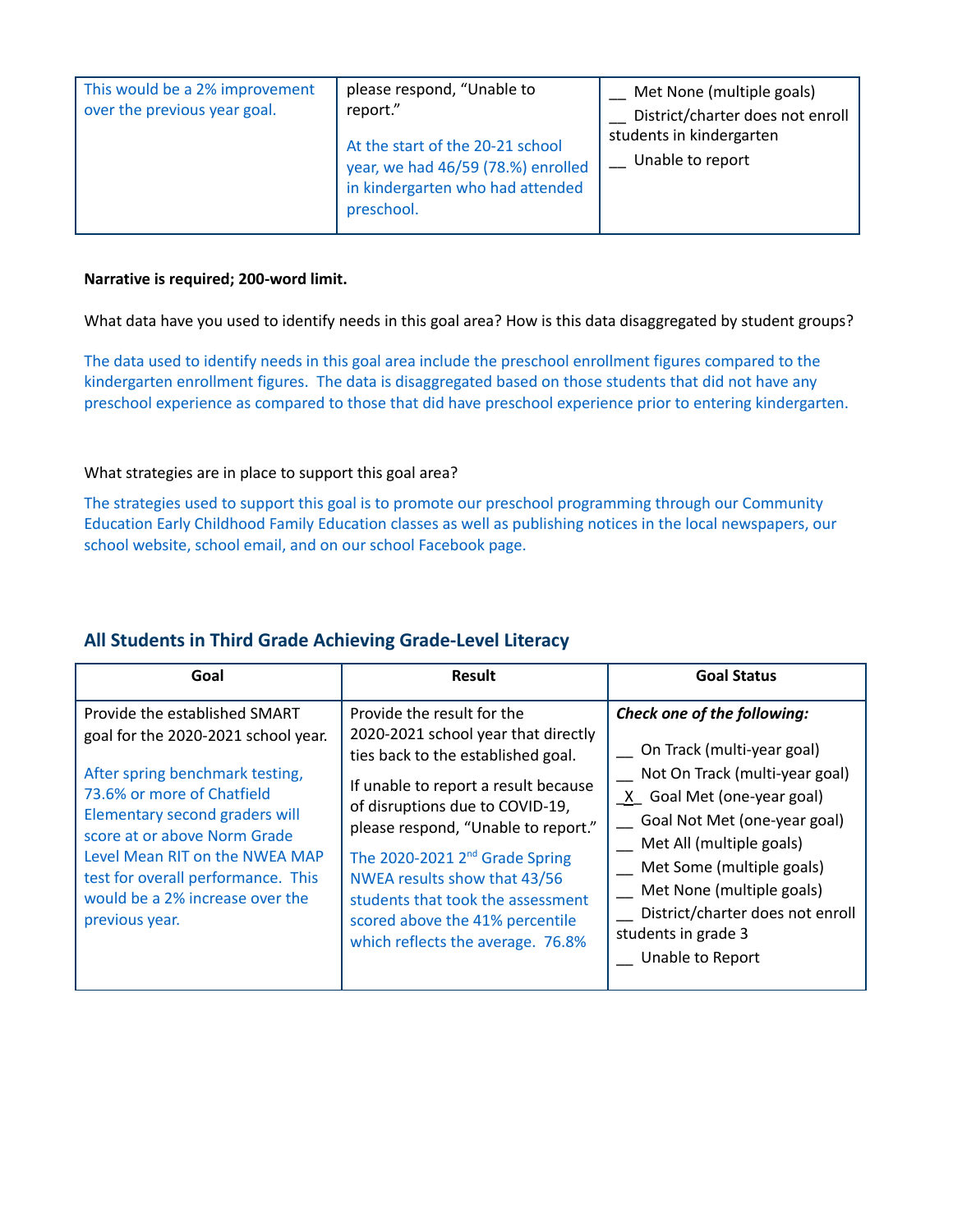● What data have you used to identify needs in this goal area? How is this data disaggregated by student groups?

The data used to identify needs in this goal includes the NWEA MAP Test for all of our second grade students. The data is disaggregated by student groups including those that score at or above the Norm Grade Level Mean RIT score and those that score below.

● What strategies are in place to support this goal area?

Weekly PLC Meetings take place to review the Unit Assessments used to determine mastery on the MN State Standard. Report Cards have been aligned to the standards and student performance is reviewed weekly to determine interventions that are needed.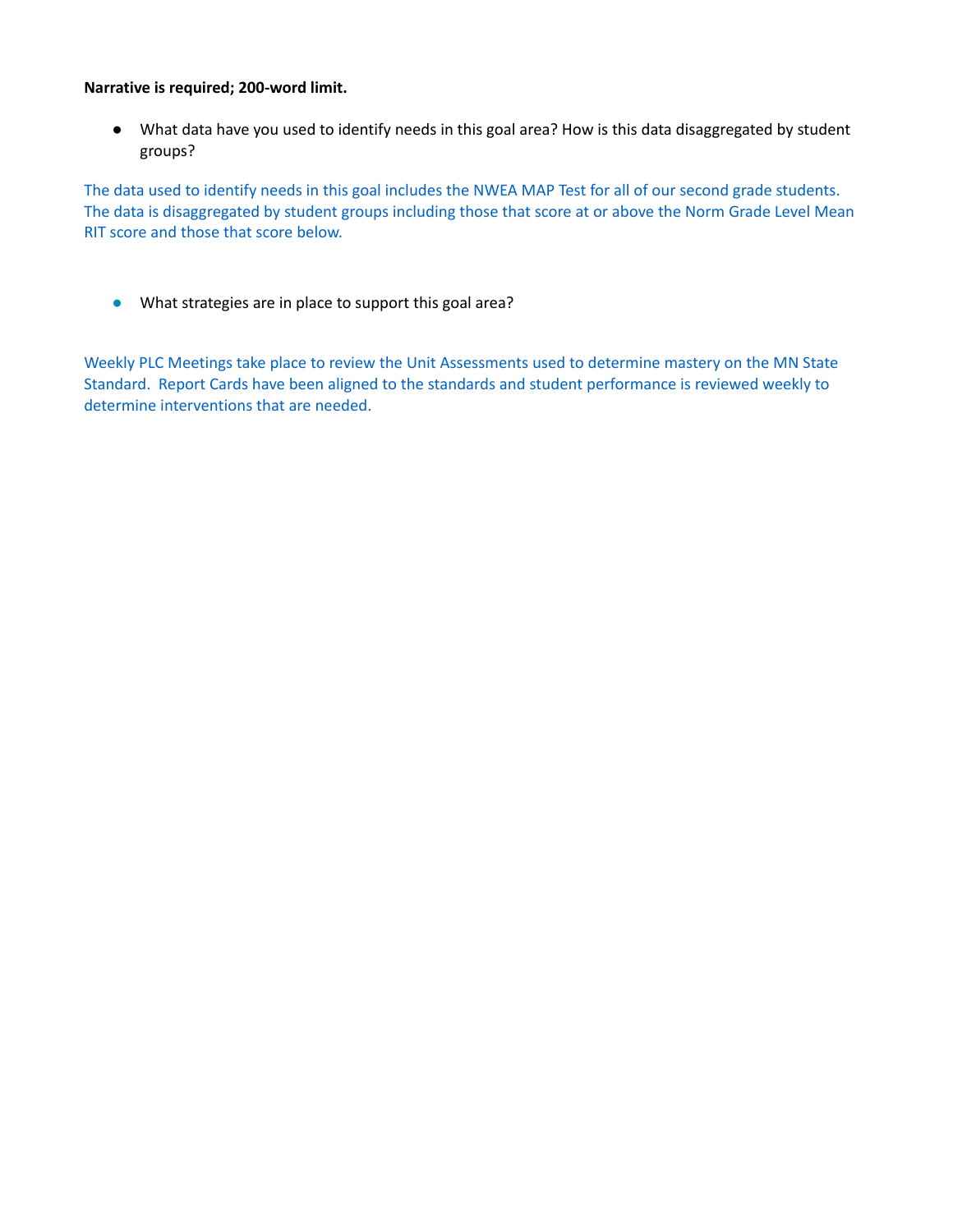## **Close the Achievement Gap(s) Between Student Groups**

## **Narrative is required; 200-word limit.**

What data have you used to identify needs in this goal area? How is this data disaggregated by student groups?

District formative assessments such as the MCAs as well as NWEA Map scores to guide instruction. The District disaggregated the information by identifying students in different subgroups and track their data during data wall/review meetings to discuss district assessments and MAP scores.

● What strategies are in place to support this goal area?

Elementary interventions include Title One, ADSIS and Reading Research small groups to support students struggling in Math and Reading.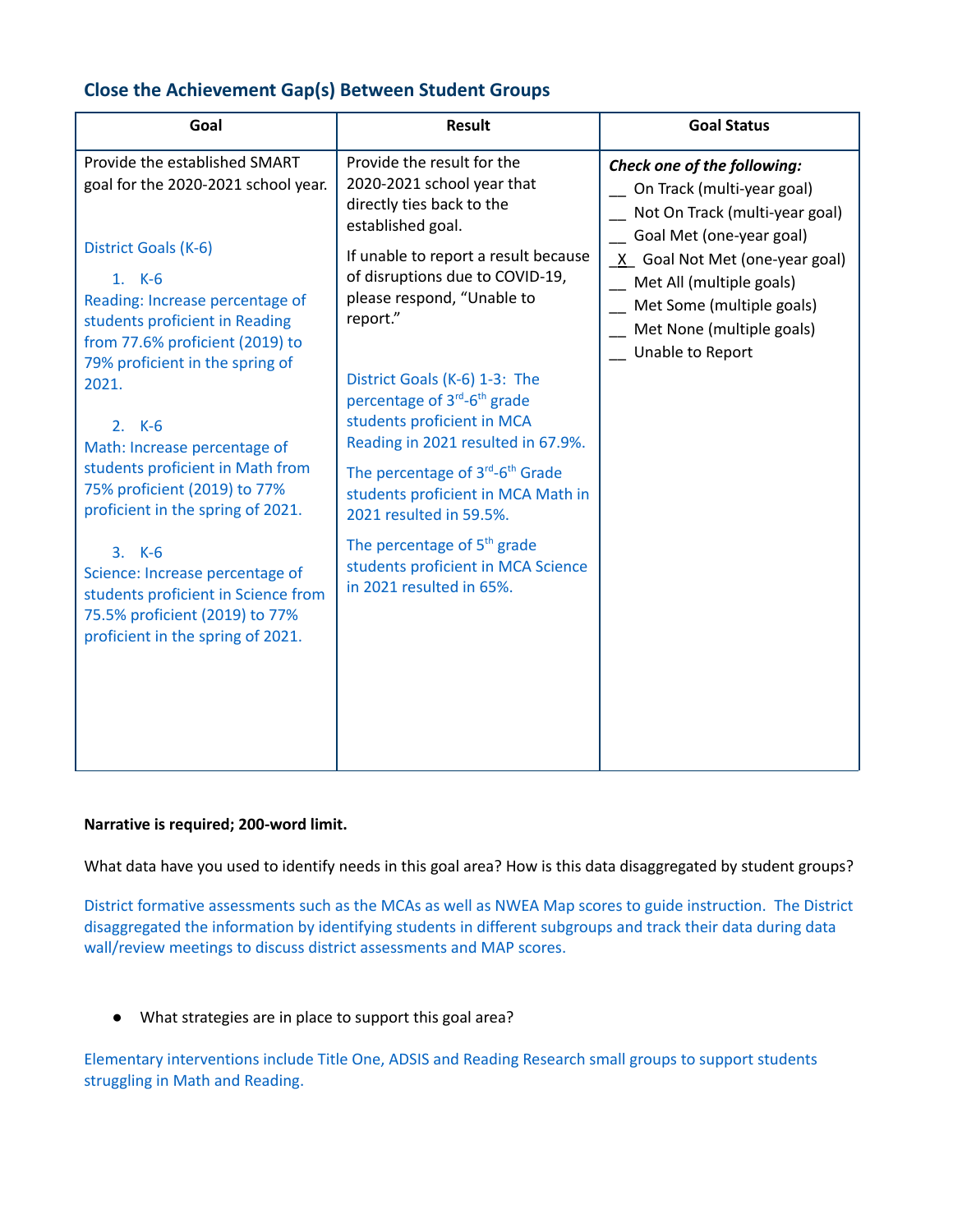## **All Students Career- and College-Ready by Graduation**

| Goal                                                                                                                                                                                                                                                                                                                                            | Result                                                                                                                                                                                                                                                                                                                                                                                                                                                                   | <b>Goal Status</b>                                                                                                                                                                                                                                                    |
|-------------------------------------------------------------------------------------------------------------------------------------------------------------------------------------------------------------------------------------------------------------------------------------------------------------------------------------------------|--------------------------------------------------------------------------------------------------------------------------------------------------------------------------------------------------------------------------------------------------------------------------------------------------------------------------------------------------------------------------------------------------------------------------------------------------------------------------|-----------------------------------------------------------------------------------------------------------------------------------------------------------------------------------------------------------------------------------------------------------------------|
| Class of 2021 grads will receive a<br>"Career and College Ready"<br>designation on their transcripts if<br>they: 1. Complete the MCAs and<br><b>ACT 2. Complete all graduation</b><br>course requirements 3. Complete<br>yearly goal setting, career interest<br>inventories, and a senior job<br>shadow/informational interview<br>assignment. | Members of the Class of 2021<br>received feedback regarding their<br><b>Career and College Readiness</b><br>based upon their involvement in<br>a series of activities, including<br>completing MCA exams, meeting<br>standards and course<br>requirements, and engaging in a<br>tutorial training via our online<br>learning platform.<br>The students that were deemed<br>career and college ready received<br>a notice on their transcript<br>indicating their status. | Check one of the following:<br>$X$ On Track (multi-year goal)<br>Not On Track (multi-year goal)<br>Goal Met (one-year goal)<br>Goal Not Met (one-year goal)<br>Met All (multiple goals)<br>Met Some (multiple goals)<br>Met None (multiple goals)<br>Unable to Report |

## **Narrative is required; 200-word limit.**

What data have you used to identify needs in this goal area? How is this data disaggregated by student groups? The strategy for the 2020-2021 school year will be to introduce the Schoology assignments to all students earlier, before the second semester begins.

## What strategies are in place to support this goal area?

9-11th graders have already been introduced to the career requirements on Schoology and are familiar with new grade requirements each year. The current seniors have started to complete this but may be difficult to complete by the end of the year because of interruptions caused by COVID-19

## How well are you implementing your strategies?

Current seniors have logged in to Schoology and we are working on the juniors and they will know at least what their requirements are for each year.

How do you know whether it is or is not helping you make progress toward your goal?

The actual counting of the number of seniors each year that has successfully completed each step.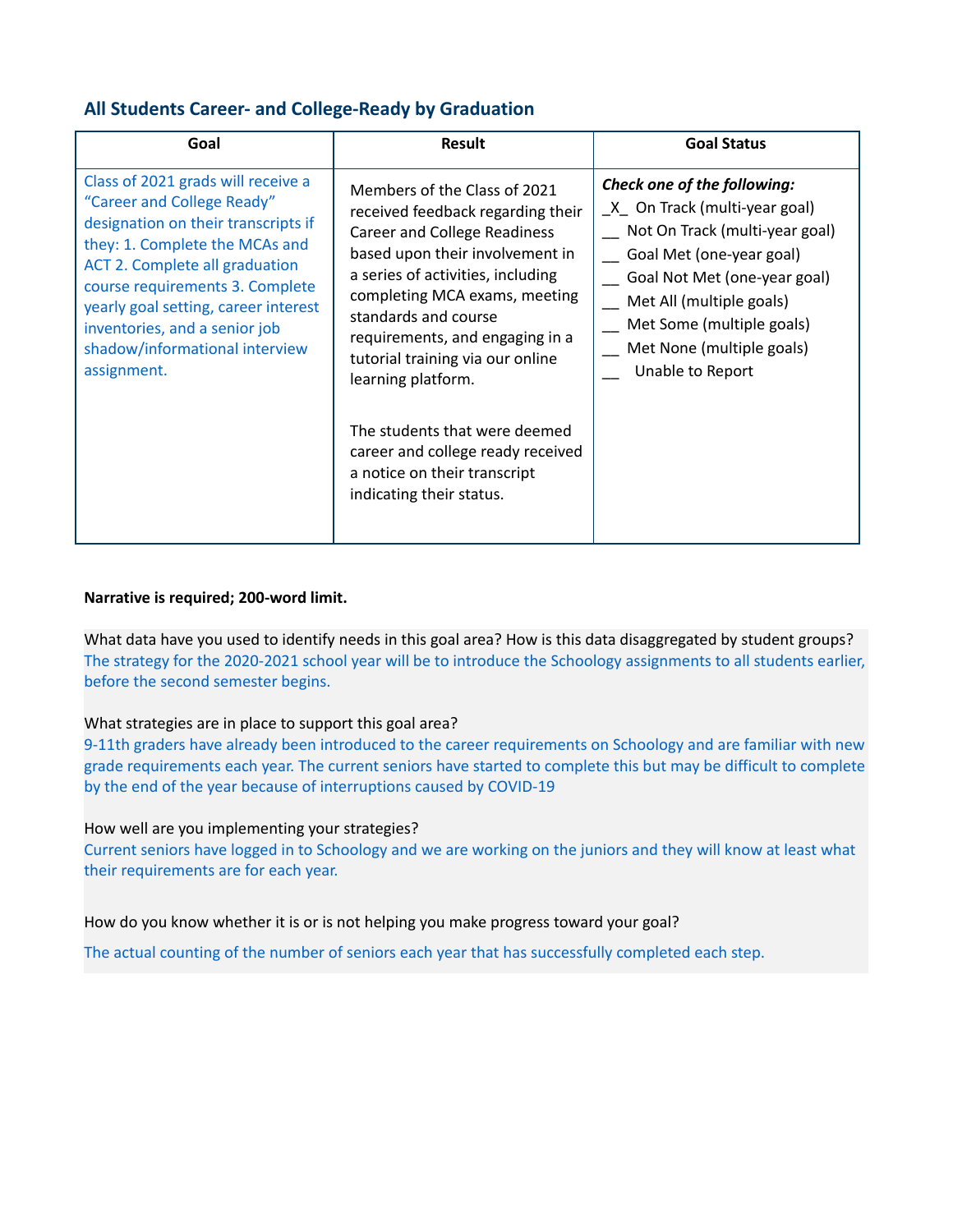## **All Students Graduate**

| Goal                                                                                                                                                                                                    | <b>Result</b>                                      | <b>Goal Status</b>                                                                                                                                                                                                                                                                                                                     |
|---------------------------------------------------------------------------------------------------------------------------------------------------------------------------------------------------------|----------------------------------------------------|----------------------------------------------------------------------------------------------------------------------------------------------------------------------------------------------------------------------------------------------------------------------------------------------------------------------------------------|
| Chatfield High School will have<br>more than 96% of their 2021<br>graduating class earn a high<br>school diploma by the end of<br>June 2021 and reduce the<br>number of non-graduates by 2<br>students. | 100% of the 2021 Class graduated<br>in June, 2021. | Check one of the following:<br>X On Track (multi-year goal)<br>Not On Track (multi-year goal)<br>Goal Met (one-year goal)<br>Goal Not Met (one-year goal)<br>Met All (multiple goals)<br>Met Some (multiple goals)<br>Met None (multiple goals)<br>District/charter does not enroll<br>students in grade 12<br><b>Unable to Report</b> |

## **Narrative is required; 200-word limit.**

- What data have you used to identify needs in this goal area? How is this data disaggregated by student groups? The district has used the data records of students that have finished the 11th grade and compared that with the students that have graduated at the end of June their senior year. The district also uses the Graduation Rate report from MDE.
- What strategies are in place to support this goal area? The District implemented an ALP program along with an in-school credit recovery program that operates during the school year and a credit recovery program during the summer. There is a PLC group that meets weekly to review student progress and implement support strategies for those students that are not keeping up with their progress.
- How well are you implementing your strategies? Both the ALP program and the Credit Recovery program have been fully implemented and continue to be in place. The PLC has and continues to meet weekly.
- How do you know whether it is or is not helping you make progress toward your goal? The district is using the credit data records of students that have entered the 11th grade and compare that with the students that have graduated meeting all the credit requirements at the end of June their senior year. The district also uses the Graduation Rate report from MDE.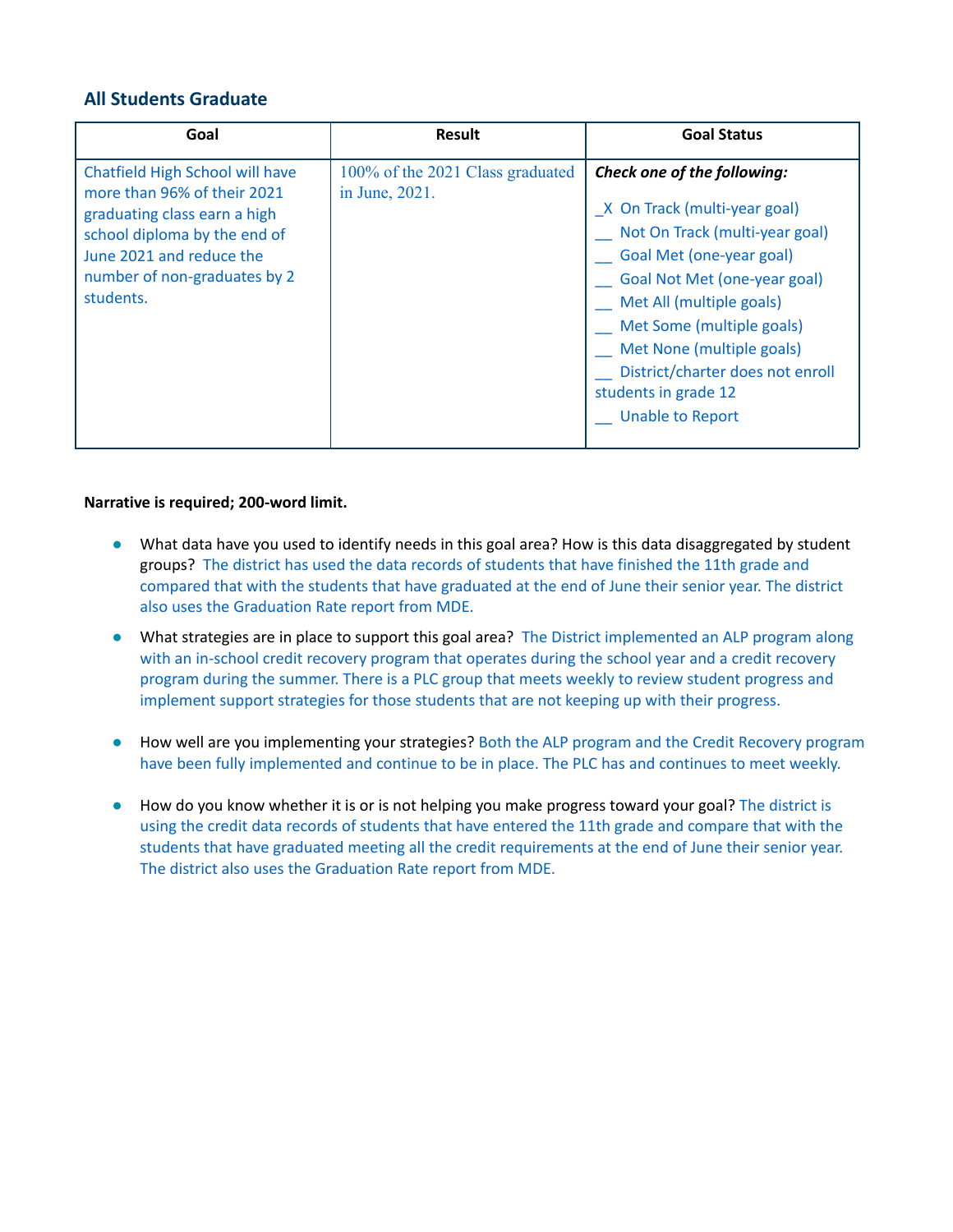# **2020-21 Achievement and Integration (A&I) Progress Report**

Once they are approved by MDE, Achievement and Integration (A&I) plans are in effect for three years. At the end of the third year, the commissioner must determine if districts met each goal in their approved plans [\(Minn.](https://www.revisor.mn.gov/statutes/cite/124D.862) Stat. § [124D.862,](https://www.revisor.mn.gov/statutes/cite/124D.862) subd. 8).

In order to do this, each district is asked to provide information in this A&I progress report indicating whether or not each of their plan goals is on track. The information you submit will also be used to provide ongoing support for your A&I efforts. You will be able to indicate where disruptions from COVID-19 required you to change how you implemented your A&I strategies or made collecting data to document progress toward your goals complicated or impossible.

Districts with one or more racially identifiable schools will also submit progress reports to verify whether 2020-21 A&I plan goals for each of those schools were on track.

Districts that don't meet plan goals after three years are to consult with the commissioner on improvement plans and use up to 20% of their annual A&I revenue to fund improvement strategies—strategies that will make it more likely for a district to meet their new A&I goals (Minn. Stat. § 124D.862, subd. 8).

Please ensure your Achievement and Integration leadership team collaborates when completing this report.

#### **This progress report has two parts:**

- 1. **Achievement and Integration**: Required for all districts that were implementing an MDE approved Achievement and Integration plan during the 2020-21 SY.
- 2. **Racially Identifiable School (RIS):** Required for districts that were implementing an MDE approved Achievement and Integration plan for Racially Identifiable Schools during the 2020-21 SY.

*MDE understands this past school year (2020-21) brought on unique circumstances due to the COVID-19 pandemic. Therefore, we are providing reporting options that reflect this disruption in your ability to appropriately report annual progress.*

**\*Please use this template as an internal tool to gather information. Responses should be submitted electronically in the [Combined](https://survey.alchemer.com/s3/6457272/2020-21-Combined-World-s-Best-Workforce-WBWF-Summary-and-Achievement-and-Integration-A-I-Progress-Report-copy) 2020-21 WBWF and A&I Annual Summary & Progress Report. You can copy your responses from this template into the electronic form.**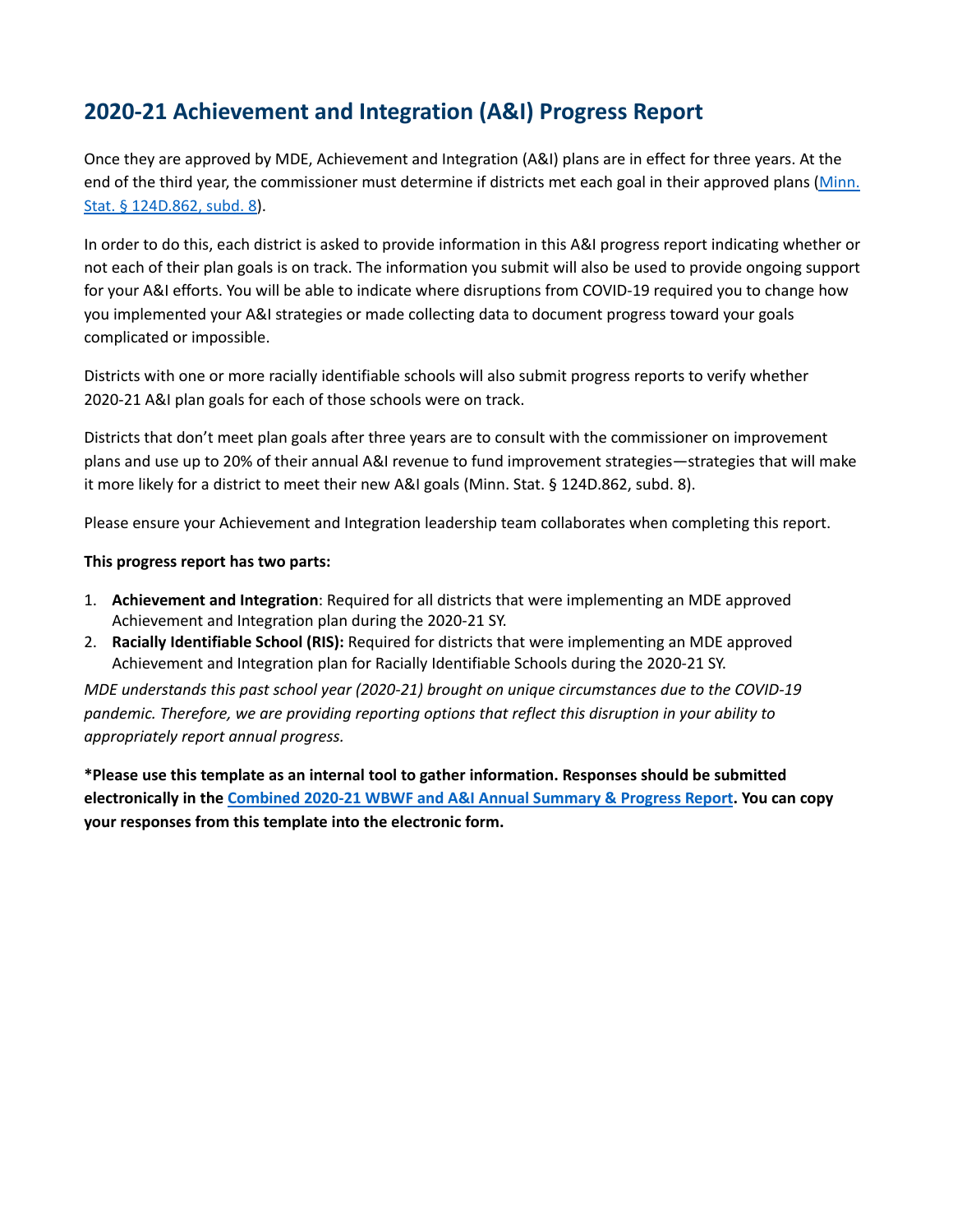## **Achievement and Integration**

**District Name**: Chatfield ISD #227

**A and I Contact**: Eric Nelson

**Title**: High School Principal

**Phone**: 507-867-4210

**Email**: enelson@chatfieldschools.com

## *Annual Public Reporting*

**A&I Requirement**: Districts must post a copy of their A&I plan, a preliminary analysis on goal progress, and related data on student achievement on their website 30 days prior to the annual public meeting.

- Provide the direct website link to the district's WBWF annual report. If a link is not available, describe how the district disseminates the report to stakeholders.
- Provide the direct website link to the A&I materials.

## *Annual Public Meeting*

**A&I Requirement:** The public meeting for A&I is to be held at the same time as the WBWF annual public meeting.

● Provide the date of the school board annual public meeting to review progress on the WBWF plan and Achievement and Integration plan for the 2020-21 school year.

## **Achievement and Integration Goal 1**

| <b>Goal Statement</b>                                                                                                                                                                                                                     | <b>Achievement or</b><br><b>Integration Goal?</b>                               | <b>Baseline</b>                                                                                                                                                                                                                        | <b>Actual Result</b><br>$(2020-215Y)$                                                                                                                                                                                                                                                         | On Track?                                                                                     |
|-------------------------------------------------------------------------------------------------------------------------------------------------------------------------------------------------------------------------------------------|---------------------------------------------------------------------------------|----------------------------------------------------------------------------------------------------------------------------------------------------------------------------------------------------------------------------------------|-----------------------------------------------------------------------------------------------------------------------------------------------------------------------------------------------------------------------------------------------------------------------------------------------|-----------------------------------------------------------------------------------------------|
| Proficiency rates on<br>the Minnesota State<br>Accountability<br><b>Reading Test will</b><br>increase by an<br>average of 2<br>percentage points<br>per year while free<br>and reduced<br>students will<br>increase by an<br>average of 3 | Check one of the<br>following:<br>X Achievement Goal<br><b>Integration Goal</b> | Spring 2016<br><b>Minnesota State</b><br>Accountability<br><b>Test reading</b><br>data for all<br>students is 72%<br>with high school<br>at 57.4% and<br>Elementary at<br>81.4% and for<br>Free-Reduced<br>students 54.6%<br>with High | After a year without<br>MCA data, the 2020-21<br><b>MCA</b> Reading scores<br>increased for Chatfield<br>High School with<br>62.3% (61.7% in 2019)<br>of the students meeting<br>or exceeding standard.<br>This increase was<br>welcomed, but it did<br>not reach the targeted<br>$2\%$ gain. | Check one of the<br>following:<br><b>Goal Met</b><br>X Goal Not<br>Met<br>Unable to<br>Report |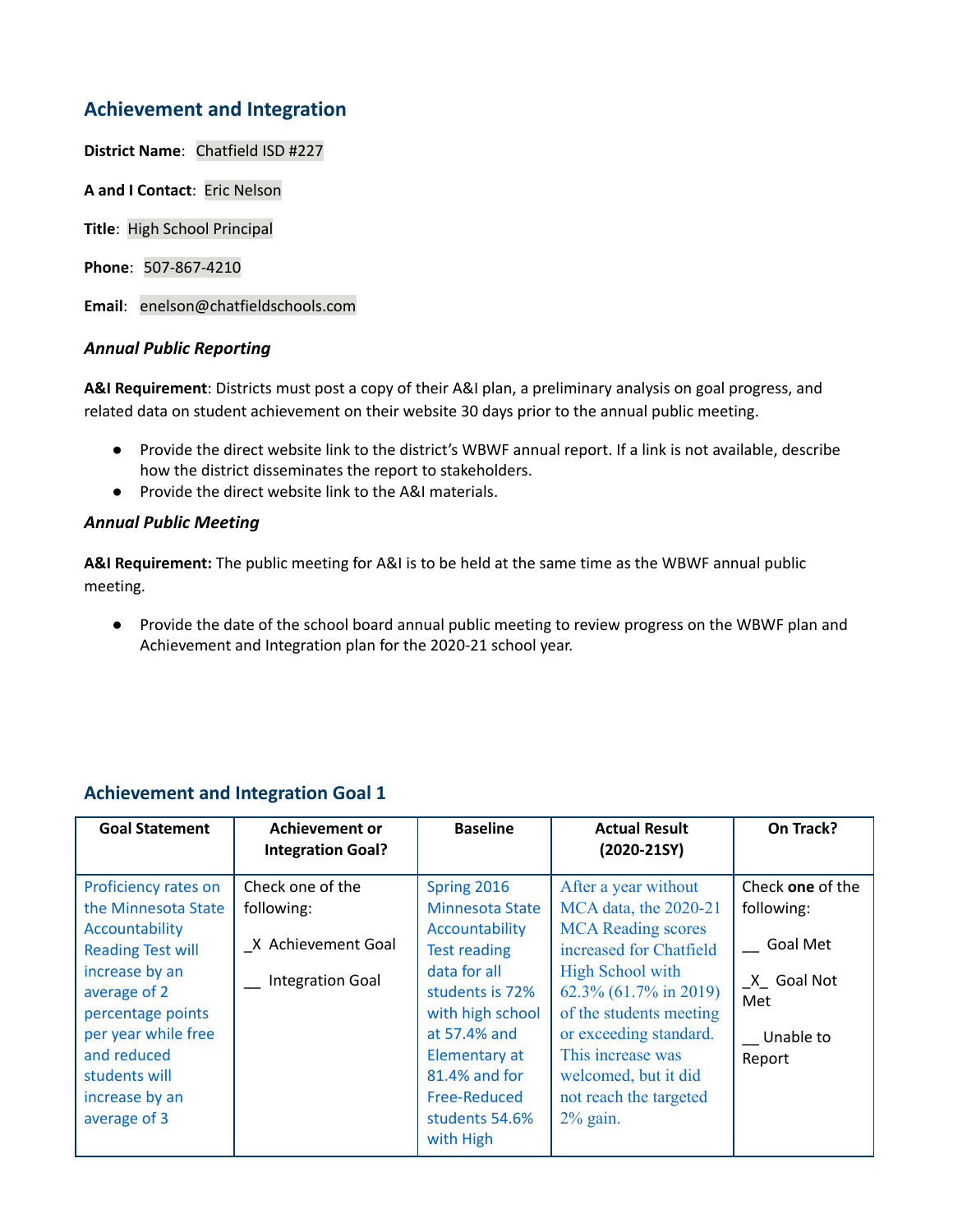| percentage points<br>per year. | School at 33.3%<br>and Elementary<br>at 67.1% | The percentage of free<br>or reduced students<br>meeting or exceeding<br>standard fell to 53.6%<br>$(56.8\% \text{ in } 2019).$ |  |
|--------------------------------|-----------------------------------------------|---------------------------------------------------------------------------------------------------------------------------------|--|
|--------------------------------|-----------------------------------------------|---------------------------------------------------------------------------------------------------------------------------------|--|

- What data have you used to identify needs in this goal area? The district formative assessments as well as NWEA Map scores to guide instruction.
- How is this data disaggregated by student groups? The district identifies students in different subgroups and tracks their data during data wall/review meetings to discuss district assessments and MAP scores.
- What strategies are in place to support this goal area? The district has added a .75 FTE special education teacher who will continue to focus on reading interventions for 7th and 8th grade special education students by using direct, specialized, IEP instruction. The District has also added a .25 FTE general education teacher to offer a general education 7th and 8th grade reading intervention course that will provide instruction for all students who are at risk readers – including at risk special education students. We also improved the effectiveness of the testing schedule.

| <b>Goal Statement</b>                                                                                                                                                                                                                                                 | <b>Achievement or</b><br><b>Integration Goal?</b>                        | <b>Baseline</b>                                                                                                                                                                                                                                                                 | <b>Actual Result</b><br>$(2020-21 \, \text{SY})$                                                                                                                                                                                                                                                                                                                      | On Track?                                                                           |
|-----------------------------------------------------------------------------------------------------------------------------------------------------------------------------------------------------------------------------------------------------------------------|--------------------------------------------------------------------------|---------------------------------------------------------------------------------------------------------------------------------------------------------------------------------------------------------------------------------------------------------------------------------|-----------------------------------------------------------------------------------------------------------------------------------------------------------------------------------------------------------------------------------------------------------------------------------------------------------------------------------------------------------------------|-------------------------------------------------------------------------------------|
| Proficiency rates on<br>the Minnesota State<br><b>Accountability Math</b><br>Test will increase by<br>an average of 1<br>percentage points<br>per year while free<br>and reduced<br>students will<br>increase by an<br>average of 2<br>percentage points<br>per year. | Check one of the<br>following:<br>X Achievement Goal<br>Integration Goal | Spring 2016<br>Minnesota State<br>Accountability<br>Test math data<br>for all students<br>is 75.6% with<br>high school at<br>68.5% and<br><b>Elementary at</b><br>80.1% and for<br>Free-Reduced<br>students 54.6%<br>with High<br>School at 54.2%<br>and Elementary<br>at 70.7% | After a year without<br>MCA data, the<br>2020-21 MCA Math<br>scores dropped for<br><b>Chatfield High</b><br>School with 46.8%<br>$(60.3\% \text{ in } 2019) \text{ of }$<br>the students meeting<br>or exceeding<br>standard.<br>Likewise, the<br>percentage of free or<br>reduced students<br>meeting or<br>exceeding standard<br>fell to 23.1 % $(55%$<br>in 2019). | Check one of the<br>following:<br>Goal Met<br>X Goal Not Met<br>Unable to<br>Report |

## **Achievement and Integration Goal 2**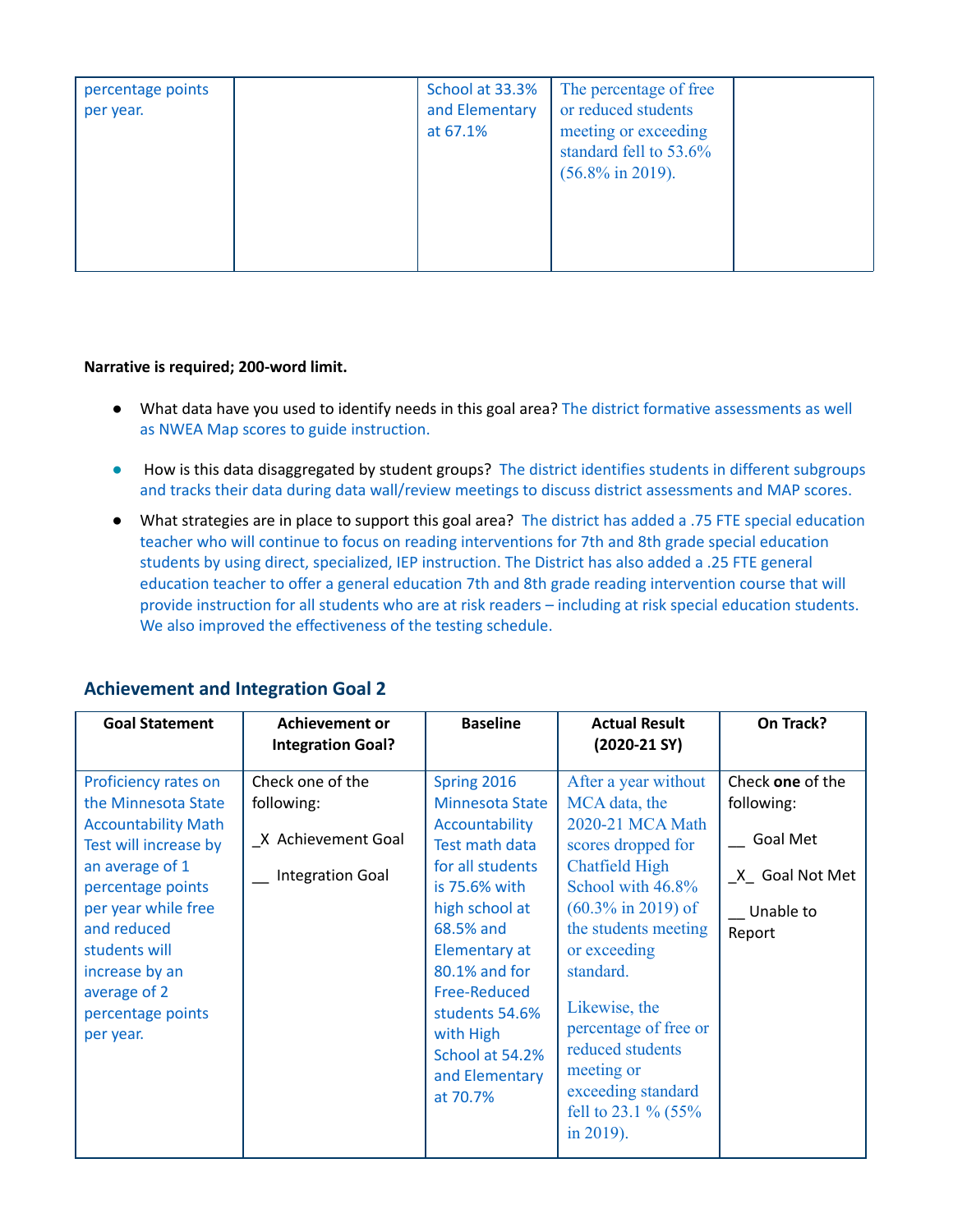- What data have you used to identify needs in this goal area? District formative assessments as well as NWEA Map scores to guide instruction.
- How is this data disaggregated by student groups? We identify students in different subgroups and track their data during data wall/review meetings to discuss district assessments and MAP scores.
- What strategies are in place to support this goal area? The district has added a math enrichment program for all students in the 7th grade, starting the 2017-18 school year and recently added the same program for all 8th graders.

## **Integration**

#### **Narrative is required; 200-word limit.**

Please summarize the impact of the integration strategies you implemented with the A&I districts you partnered with during the 202-21 school year. Also, consider ways that your A&I plan strategies have increased integration within your district.

Narrative: Our data and completion of our integration was significantly interrupted because of COVID-19. To increase college and career readiness, Rochester Area AI collaborative districts will partner annually by sending a team of student leaders to at least one Student School Board meeting each year. This collaboration will result in a decrease of the number of Chatfield High School non-graduates by 2 students per year as measured by our annual graduation rate report.

We have also started a new student group called Delta Crew. Delta's purpose is to make sure to include all students, making all students feel welcome and focusing on the academics and all curricular and extracurricular activities. Chatfield High School has also participated in at least two career exploration opportunities in Rochester, which resulted in sharing similar experiences and a change to intermix with students from Rochester. Chatfield High School's graduation rate for the 2021 school year was 100%. This exceeds the goal of 96%.

## **Impacts from Distance Learning**

#### **Narrative is required; 200-word limit.**

Briefly explain how you modified your strategies this spring because of distance learning. List the strategies you were not able to implement. What A&I-related data were you unable to collect to document progress toward your goals? How did those adjustments or lack of data inform your A&I planning for the 2021-22 school year?

Because of COVID-19 we had several new challenges to overcome because of not having consistent contact with our students. Students that usually struggle academically are also in need of additional services from the counselor, social worker, SPED staff, and regular education teachers. This will continue into the 2021-22 school year. Chatfield High School teachers have continued to put measures in place to allow flexibility in meeting the needs of students should we be forced to return to distance learning.